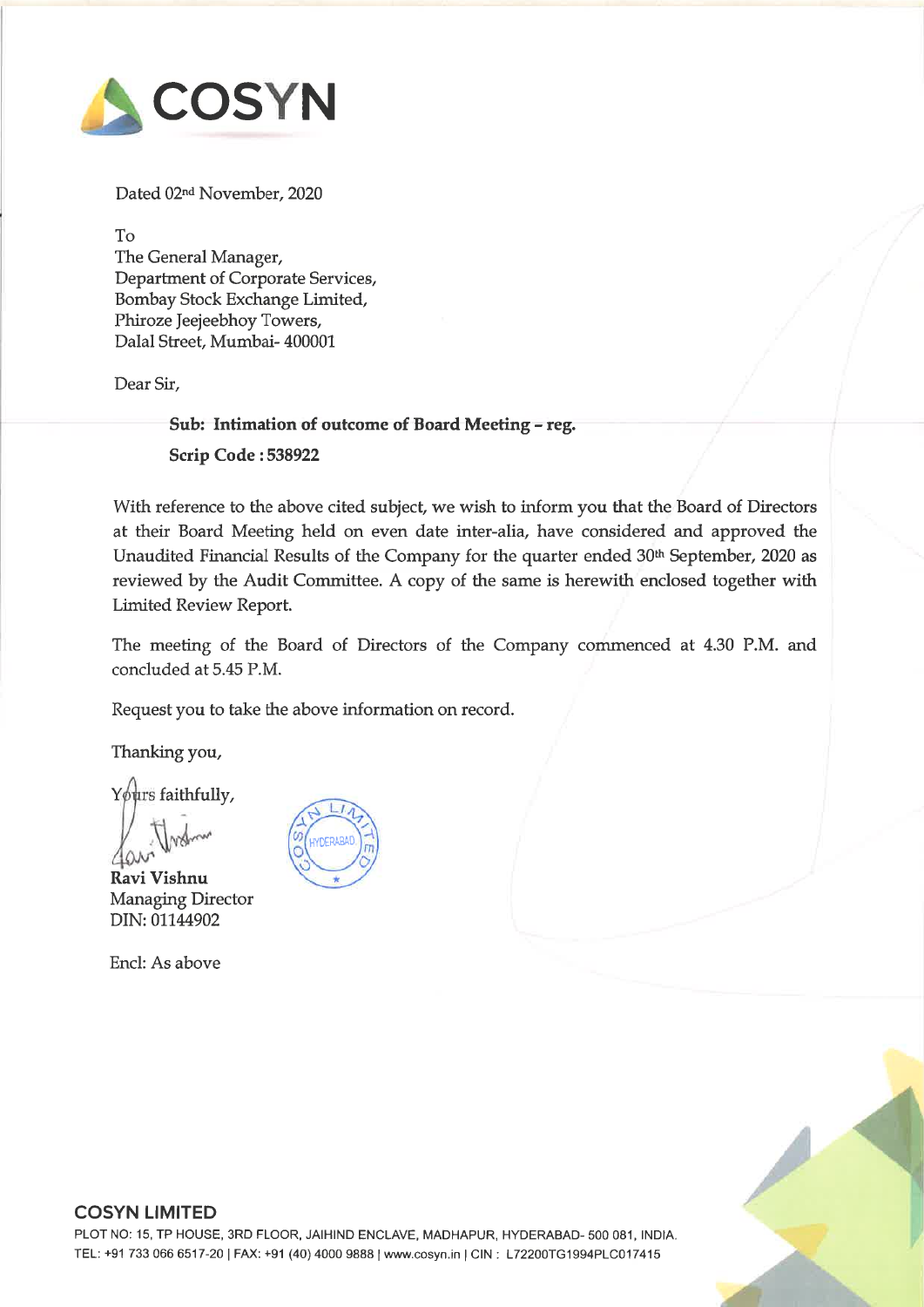

## STANDALONE STATEMENT OF ASSETS AND LIABILITIES AS AT 30TH SEPTEMBER, <sup>2020</sup>

|                         |                                            |                                         | (Rs. in lakhs)                        |
|-------------------------|--------------------------------------------|-----------------------------------------|---------------------------------------|
|                         | <b>Particulars</b>                         | As at<br>30.09.2020<br><b>Unaudited</b> | As at<br>31.03.2020<br><b>Audited</b> |
| А                       | <b>ASSETS</b>                              |                                         |                                       |
| 1                       | <b>Non-current Assets</b>                  |                                         |                                       |
|                         | (a) Property, Plant and Equipment          | 341.62                                  | 400.57                                |
|                         | (b) Capital Work In Progress               | 80.30                                   | 60.77                                 |
|                         | (c) Other Intangible Assets                | 182.84                                  | 223.25                                |
|                         | (d) Financial Assets                       |                                         |                                       |
|                         | (i) Investments                            | 232.42                                  | 230.54                                |
|                         | (ii) Deposits                              | 357.55                                  | 353.75                                |
|                         | (e) Deferred Tax Liabilities (Net)         |                                         |                                       |
|                         | (e) Other Non-current Assets               | 0.60                                    | 0.26                                  |
|                         | <b>Sub-Total - Non-Current Assets</b>      | 1,195.33                                | 1,269.14                              |
| $\overline{2}$          | <b>Current Assets</b>                      |                                         |                                       |
|                         | (a) Inventories                            | 184.59                                  | 398.97                                |
|                         | (b) Financial Assets                       |                                         |                                       |
|                         | (i) Trade Receivables                      | 1,704.30                                | 1,716.56                              |
|                         | (ii) Cash and Cash Equivalents             | 74.50                                   | 204.21                                |
|                         | (iii) Other Bank Balances                  | 529.69                                  | 529.41                                |
|                         | (c) Other Current Assets                   |                                         |                                       |
|                         | (i) Short Term Loans and Advances          | 101.06                                  | 138.63                                |
|                         | (ii) Other Current Assets                  | 11.81                                   | 16.43                                 |
|                         | (d) Current Tax Assets (Net)               | 96.85                                   | 65.03                                 |
|                         | <b>Sub-Total - Current Assets</b>          | 2,702.80                                | 3,069.24                              |
|                         | <b>TOTAL ASSETS</b>                        | 3,898.13                                | 4,338.38                              |
| в                       | <b>LIABILITIES</b>                         |                                         |                                       |
| 1                       | <b>EQUITY &amp; LIABILITIES</b>            |                                         |                                       |
|                         | (a) Equity Share Capital                   | 750.00                                  | 750.00                                |
|                         | (b) Other Equity                           | 2,105.75                                | 2,167.80                              |
|                         | <b>Sub-Total - Share Holders Funds</b>     | 2,855.75                                | 2,917.80                              |
| $\overline{2}$          | <b>NON-CURRENT LIABILITIES</b>             |                                         |                                       |
|                         | (a) Financial Liabilities                  |                                         |                                       |
|                         | (i) Borrowings                             | 15.81                                   | 25.59                                 |
|                         | (ii) Deferred Tax Liabilities (Net)        | 35.30                                   | 23.14                                 |
|                         | <b>Sub-Total - Non-Current Liabilities</b> | 51.11                                   | 48.73                                 |
| $\overline{\mathbf{3}}$ | <b>CURRENT LIABILITIES</b>                 |                                         |                                       |
|                         | (a) Financial Liabilities                  |                                         |                                       |
|                         | <b>Trade Payables</b>                      | 373.45                                  | 367.92                                |
|                         | (b) Other Current Liabilities              | 617.82                                  | 1,003.93                              |
|                         | <b>Sub-Total - Current Liabilities</b>     | 991.27                                  | 1,371.85                              |
|                         | <b>TOTAL EQUITY AND LIABILITIES</b>        | 3,898.13                                | 4,338.38                              |

For and on behalf of Board of Directors

 $40$ **Ravi Vishnu** 

**Managing Director** DIN: 01144902

Place: Hyderabad Date: 02.11.2020

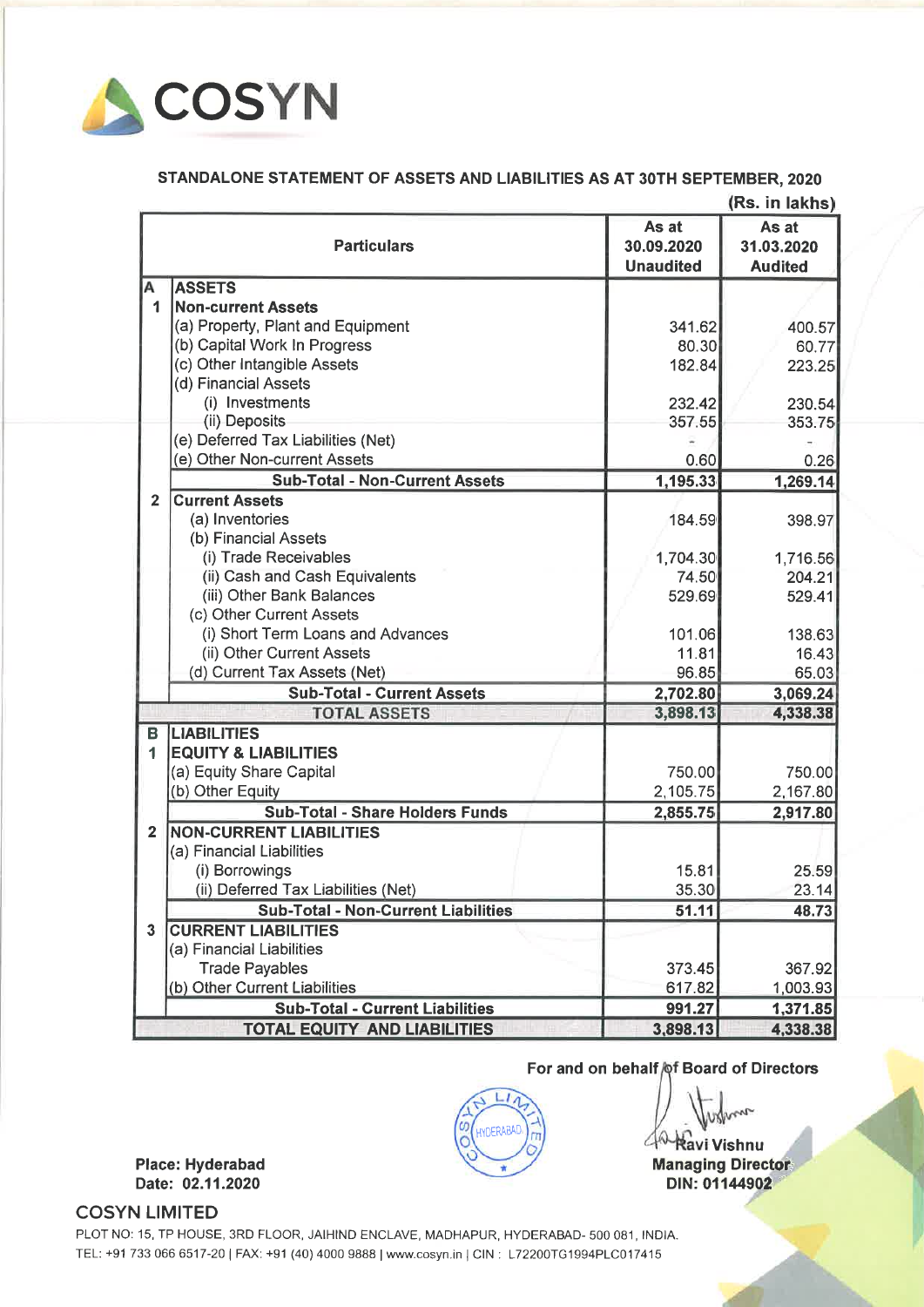

STATEMENT OF STANDALONE UNAUDITED FINANCIAL RESULTS FOR THE QUARTER AND HALF YEAR ENDED 30TH SEPTEMBER, <sup>2020</sup>

|                | (Rupees in lakhs)                                                     |                      |             |        |                        |          |                                                        |
|----------------|-----------------------------------------------------------------------|----------------------|-------------|--------|------------------------|----------|--------------------------------------------------------|
| S.No           | <b>Particulars</b>                                                    | <b>Quarter Ended</b> |             |        | <b>Half Year Ended</b> |          | Year ended                                             |
|                |                                                                       | 30.09.2020           |             |        |                        |          | 30.06.2020 30.09.2019 30.09.2020 30.09.2019 31.03.2020 |
|                |                                                                       |                      | (Unaudited) |        | (Unaudited)            |          | (Audited)                                              |
|                | Revenue from Operations (Net)                                         | 658.77               | 687.30      | 860.36 | 1346.07                | 1633.83  | 2989.83                                                |
| II.            | Other Income                                                          | 6.49                 | 6.16        | 6.00   | 12.65                  | 13.71    | 32.92                                                  |
| Ш              | Total Income (I+II)                                                   | 665.26               | 693.46      | 866.36 | 1,358.72               | 1,647.54 | 3,022.75                                               |
| ΪV             | <b>Expenses</b>                                                       |                      |             |        |                        |          |                                                        |
|                | a) Cost of materials consumed                                         | 20.08                | 20.03       | 24.57  | 40.11                  | 47.18    | 92.01                                                  |
|                | b) Operating Expenses                                                 | 51.21                | 50.88       | 34.51  | 102.09                 | 43.94    | 287.15                                                 |
|                | c) Change in Inventories of finished goods, work-in-                  | 102.54               | 111.72      | 5.75   | 214.26                 | 6.91     | (322.81)                                               |
|                | progress, and stock-in-trade                                          |                      |             |        |                        |          |                                                        |
|                | d) Employee benefits expense                                          | 376.62               | 410.09      | 604.32 | 786.71                 | 1108.86  | 2198.62                                                |
|                | e) Finance costs                                                      | 5.13                 | 4.32        | 17.56  | 9.45                   | 29.51    | 49.54                                                  |
|                | f) Depreciation & ammortisation expenses                              | 57.50                | 57.11       | 65.68  | 114.61                 | 128,80   | 263.82                                                 |
|                | g) Other expenses                                                     | 56.64                | 80.72       | 70.70  | 137.36                 | 143.76   | 217.05                                                 |
|                | <b>Total Expenses</b>                                                 | 669.72               | 734.87      | 823.09 | 1,404.59               | 1,508.96 | 2,785.38                                               |
| $\overline{V}$ | Profit/(Loss) before exceptional items and (III - IV)                 | (4.46)               | (41.41)     | 43.27  | (45.87)                | 138.58   | 237.37                                                 |
| <b>VI</b>      | <b>Exceptional items</b>                                              |                      |             |        |                        |          |                                                        |
| VII            | Profit/(Loss) before tax (V-VI)                                       | (4.46)               | (41.41)     | 43.27  | (45.87)                | 138.58   | 237.37                                                 |
| VIII           | Tax expense                                                           |                      |             |        |                        |          |                                                        |
|                | a) Current Tax                                                        | $\blacksquare$       |             | 12.03  | i.                     | 38.55    | 63.48                                                  |
|                | b) Deferred Tax Liability / (Asset)                                   | (5.70)               | 17.86       | (6.06) | 12.16                  | 24.03    | (14.10)                                                |
|                | c) MAT Credit Entitlement                                             | G.                   |             |        |                        |          |                                                        |
|                | <b>Total Tax Expense (VIII)</b>                                       | (5.70)               | 17.86       | 5.97   | 12.16                  | 62.58    | 49.38                                                  |
| IX.<br>X.      | Profit/(Loss) for the period (VII-VIII)<br>Other Comprehensive Income | 1.24                 | (59.27)     | 37.30  | (58.03)                | 76.00    | 187.99                                                 |
|                | a) items that will not be reclassified to Profit or Loss, Re-         |                      |             |        |                        |          |                                                        |
|                | measurement of the defined obligations.                               | ¥.                   |             | ٠      |                        |          |                                                        |
|                |                                                                       |                      |             |        |                        |          |                                                        |
|                | b) items that will be reclassified to Profit or Loss                  |                      |             |        |                        |          |                                                        |
| XL             | Total Comprehensive Income for the Period (IX-X)                      | 1.24                 | (59.27)     | 37.30  | (58.03)                | 76.00    | 187.99                                                 |
| XII            | Paid-up equity share capital                                          | 750.00               | 750.00      | 750.00 | 750.00                 | 750.00   | 750.00                                                 |
|                | (Face value of Rs 10/- per share)                                     |                      |             |        |                        |          |                                                        |
| XIII.          | Earnings/(Loss) per share (of Rs 10/-each) (not annualised)           |                      |             |        |                        |          |                                                        |
|                | a) Basic<br>b) Diluted                                                | 0.02                 | (0.79)      | 0.50   | (0.77)                 | 1.01     | 2.51                                                   |
|                |                                                                       | 0.02                 | (0.79)      | 0.50   | (0.77)                 | 1.01     | 2.51                                                   |

Notes to the Standalone Financial Results:

<sup>1</sup> The above Financial Results for the Quarter ended 30th September,2020 have been reviewed and recommended by the Audit Committee and has been approve<sup>d</sup> by the Board of Directors of the Company at their meeting held on 02nd November, 2020.

<sup>2</sup> The Results for the quarter ended 30th September, <sup>2020</sup> were subject to limited review by Statutory Auditors.

<sup>3</sup> The Company is engage<sup>d</sup> in providing Information Technology Services which in the context of Ind AS 108, operating segmen<sup>t</sup> specified Under Section <sup>133</sup> of the Companies Act,2013 is considered as <sup>a</sup> single business segment.

<sup>4</sup> The disruption caused by Covid-19 pandemic had impacted the projects on hand. As <sup>a</sup> result of which the Company has seen <sup>a</sup> drop in revenues which is likely to continue till normality is restored.

<sup>5</sup> Previous year figures are regroupe<sup>d</sup> and reclassified wherever necessary.

<sup>6</sup> While calculating the expected credit loss, debtors excluding the amount for which realisation is certain and have been realised in subsequent period is considered

Place: Hyderabad Date: 02.11.2020

For and on behalf of Board of Directors

avl Vishnu Managing Director DIN: 01144902

#### COSYN LIMITED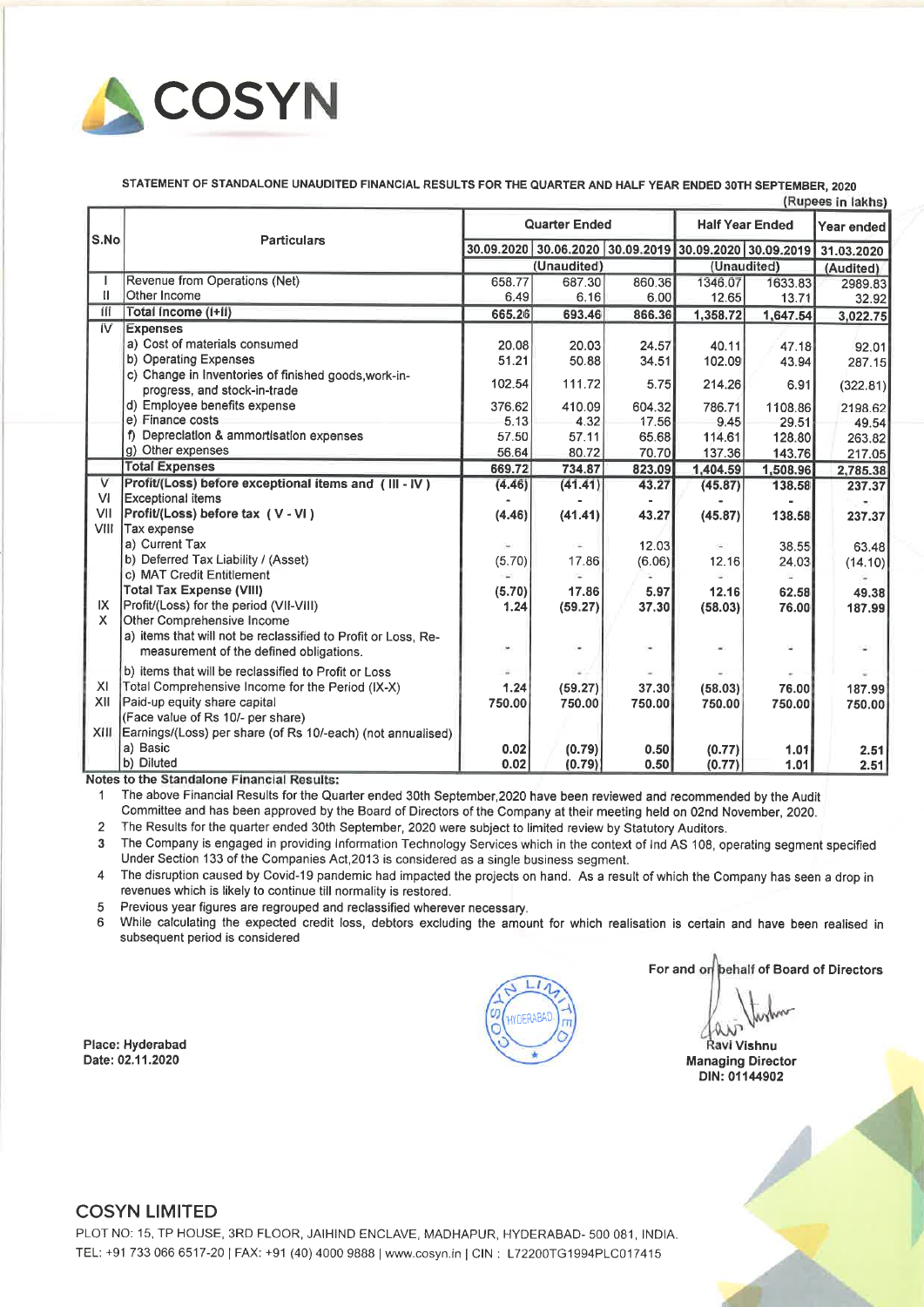

Standalone Cash Flow Statement for the Half Year ended 30th September, <sup>2020</sup>

|                                                        |                                                         |                   | (Amount in Rs)   |  |  |
|--------------------------------------------------------|---------------------------------------------------------|-------------------|------------------|--|--|
|                                                        |                                                         | For the half year | For the year     |  |  |
| <b>SI No</b>                                           | <b>Particulars</b>                                      | ended             | ended            |  |  |
|                                                        |                                                         | 30.09.2020        | 31.03.2020       |  |  |
| A                                                      | <b>Cash Flows from operating activities :</b>           |                   |                  |  |  |
|                                                        | <b>Profit Before Tax</b>                                | (45, 87, 207)     | 2,37,37,128      |  |  |
|                                                        | Add: Depreciation                                       | 1,14,60,854       | 2,63,82,631      |  |  |
|                                                        | <b>Add: Finance Costs</b>                               | 7,78,426          | 47,78,627        |  |  |
|                                                        | Add: Provision for doubtful debts                       | 4,29,930          | (28, 69, 511)    |  |  |
|                                                        | Less : Comprehensive Expenses                           | (4,02,128)        |                  |  |  |
|                                                        | Less: Interest Income received                          | (12, 64, 727)     | (32, 77, 586)    |  |  |
|                                                        | Operating Profit before working capital changes         | 64, 15, 149       | 4,87,51,289      |  |  |
|                                                        | Adjustment for (increase)/decrease in operating assets  |                   |                  |  |  |
|                                                        | <b>Trade Receivables</b>                                | 7,96,444          | 3,53,22,495      |  |  |
|                                                        | Inventories                                             | 2,14,38,634       | (3, 22, 39, 034) |  |  |
|                                                        | <b>Other Non Current Financial Assets</b>               | (3,79,758)        | (24, 69, 301)    |  |  |
|                                                        | <b>Other Non Current Assets</b>                         | (33,997)          | 2,54,931         |  |  |
|                                                        | <b>Other Current Assets</b>                             | 42,19,202         | (67, 90, 942)    |  |  |
|                                                        | <b>Trade Payables</b>                                   | 5,52,669          | 1,01,87,151      |  |  |
|                                                        | <b>Other Current Liabilities</b>                        | (3,86,10,608)     | 37,69,163        |  |  |
|                                                        | <b>Changes in Prepaid Taxes</b>                         | (31, 82, 686)     | (15, 39, 946)    |  |  |
|                                                        |                                                         | (1,52,00,099)     | 64,94,516        |  |  |
|                                                        | <b>Cash Generated From Operations</b>                   | (87, 84, 950)     | 5,52,45,805      |  |  |
|                                                        | Less : Income Tax Paid                                  |                   | 63,48,341        |  |  |
|                                                        | Net cash from operating activities " A "                | (87, 84, 950)     | 4,88,97,464      |  |  |
| в                                                      | <b>Cash Flows from Investing activities :</b>           |                   |                  |  |  |
|                                                        | <b>Purchase of Fixed Assets</b>                         | (34, 77, 701)     | (1,82,08,626)    |  |  |
|                                                        | Interest Income received                                | 12,64,727         | 32,77,586        |  |  |
|                                                        | <b>Fixed Deposits</b>                                   |                   |                  |  |  |
|                                                        | Margin Money Deposits/(Realisation)                     | (28, 025)         | (26,07,728)      |  |  |
|                                                        | Investment                                              | (1,88,205)        | (2, 15, 150)     |  |  |
|                                                        | Net cash utilised in investing activities "B"           | (24, 29, 204)     | (1, 77, 53, 918) |  |  |
| C                                                      | <b>Cash Flows from Financing Activities:</b>            |                   |                  |  |  |
|                                                        | Proceeds from long term borrowings -                    | (9,78,477)        | (1, 23, 45, 231) |  |  |
|                                                        | (Net of payments)                                       |                   |                  |  |  |
|                                                        | Proceeds from Short term borrowings -                   |                   |                  |  |  |
|                                                        | (Net of payments)                                       |                   |                  |  |  |
|                                                        | Interest on Long Term Borrowings                        | (7, 78, 426)      | (47, 78, 627)    |  |  |
|                                                        | Cash Paid for Dividends & Dividend Tax                  |                   | (45, 20, 952)    |  |  |
|                                                        | Net Cash used in Financing Activities " C "             | (17, 56, 903)     | (2, 16, 44, 810) |  |  |
|                                                        | Net (Decrease) / Increase in Cash and Cash Equivalents  |                   |                  |  |  |
|                                                        |                                                         | (1, 29, 71, 057)  | 94,98,736        |  |  |
|                                                        | $(A+B+C)$<br>Cash and Cash Equivalents at the beginning | 2,04,20,933       | 1,09,22,196      |  |  |
|                                                        | Cash and Cash Equivalents at the end                    | 74,49,875         | 2,04,20,933      |  |  |
|                                                        |                                                         |                   |                  |  |  |
| For and on behalf of Board of Directors<br>$L1 \wedge$ |                                                         |                   |                  |  |  |

<sup>0</sup>?g? fl?\ltAA\ll<O <sup>m</sup> ? <sup>0</sup> . <sup>0</sup> Ravi Vishnu

**Place: Hyderabad** Managing Director

/

Date: 02-11-2020 Date: 02-11-2020

#### COSYN LIMITED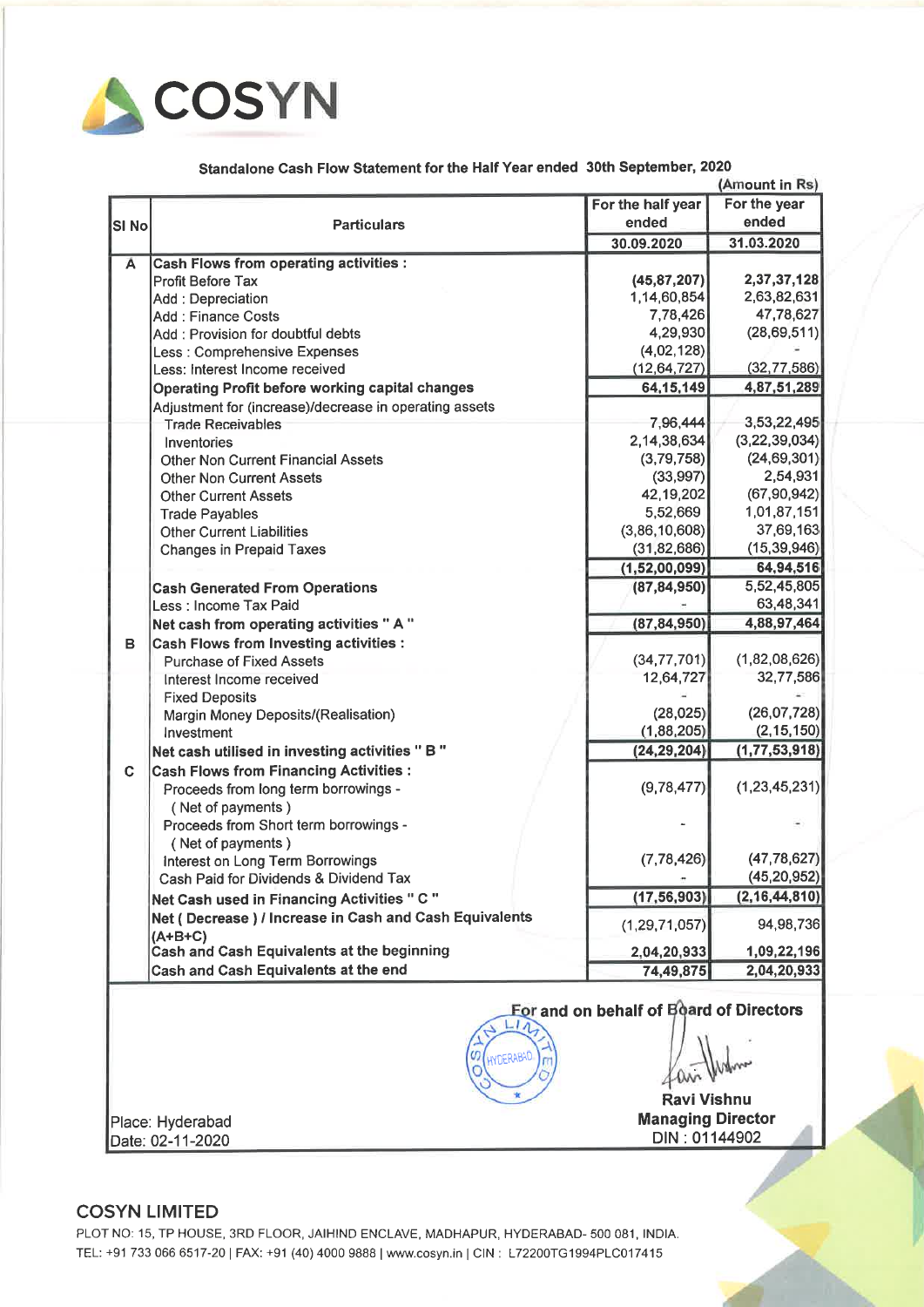

Flat# C2, Millenium House, # 8-2-601/8, Road No. 10, Near Zaheer Nagar Cross Road. Banjara Hills, Hyderabad - <sup>500</sup> 034, (l) : 040-23386783 <sup>I</sup> <sup>23386</sup> 784 IBl: suryanarayanasuresh@gmail.com

Independent Auditor's Review Report on the Quarterly Unaudited Standalone Financial Results of the Company Pursuant to the Regulation <sup>33</sup> of the SEBI (Listing Obligations and Disclosure Requirements) Regulations, <sup>2015</sup> as amended

Review Report to The Board of Directors COSYN LIMITED

We have reviewed the accompanying statement of unaudited standalone financial results of Cosyn Limited ("the Company"), for the quarter ended  $30<sup>th</sup>$  September 2020 ("the statement"), attached herewith, being submitted by the company pursuan<sup>t</sup> to the requirements of Regulation <sup>33</sup> of the SEBI (Listing Obligations and Disclosure Requirements) Regulations, <sup>2015</sup> as amended (the "Listing Regulations").

This statement which is the responsibility of the Company's Management and approved by the Company's Board of Directors, has been prepared in accordance with the recognition and measurement principles laid down in the Indian Accounting Standard <sup>34</sup> (Ind AS 34) "Interim Financial Reporting" prescribed under section <sup>133</sup> of the Companies Act, <sup>2013</sup> as amended, read with relevant rules issued there under and other accounting principles generally accepted in India. Our responsibility is to express conclusion on the Statements based on our review.

We conducted our review of the Statement in accordance with the Standard on Review Engagement (SRE) 2410, "Review of Interim Financial information performed by Independent Auditor of Entity" issued by the Institute of Chartered Accountants of India. This standard requires that we <sup>p</sup>lan and perform the review to obtain moderate assurance as to whether the Statements is free of material misstatement. A review of the interim financial information consists of making inquires primarily of persons responsible for financial and accounting mattes, and applying analytical and other review procedures. <sup>A</sup> review is substantially less in scope than an audit conducted in accordance with Standards on Auditing and consequently does not enable us to obtain assurance that we would become aware of all significant matters that might be identified in an audit. Accordingly we do not express an audit opinion.

Based on our review conducted as above, nothing has come to our attention that causes us to believe that the accompanying statement, prepared in accordance with the recognition and measurement principles laid down in the aforesaid Indian Accounting standards ("Ind AS") specified under Section <sup>133</sup> of Companies Act, <sup>2013</sup> as amended, read with relevant rules issued there under and other accounting principles generally accepted in India, has not disclosed the information required to be disclosed in terms of the Listing Regulations, including the manner in which it is to be disclosed, or that it contains any material misstatement.

Place: Hyderabad Date: 02.11.2020

For Suryanarayana & Suresh., Chartered Accountants **NYANA** Reg. No.006631S

> H.derabad P NO. 0066315

agendra Rao Partner M. No. 227679

UDIN: 20227679AAAAHJ4683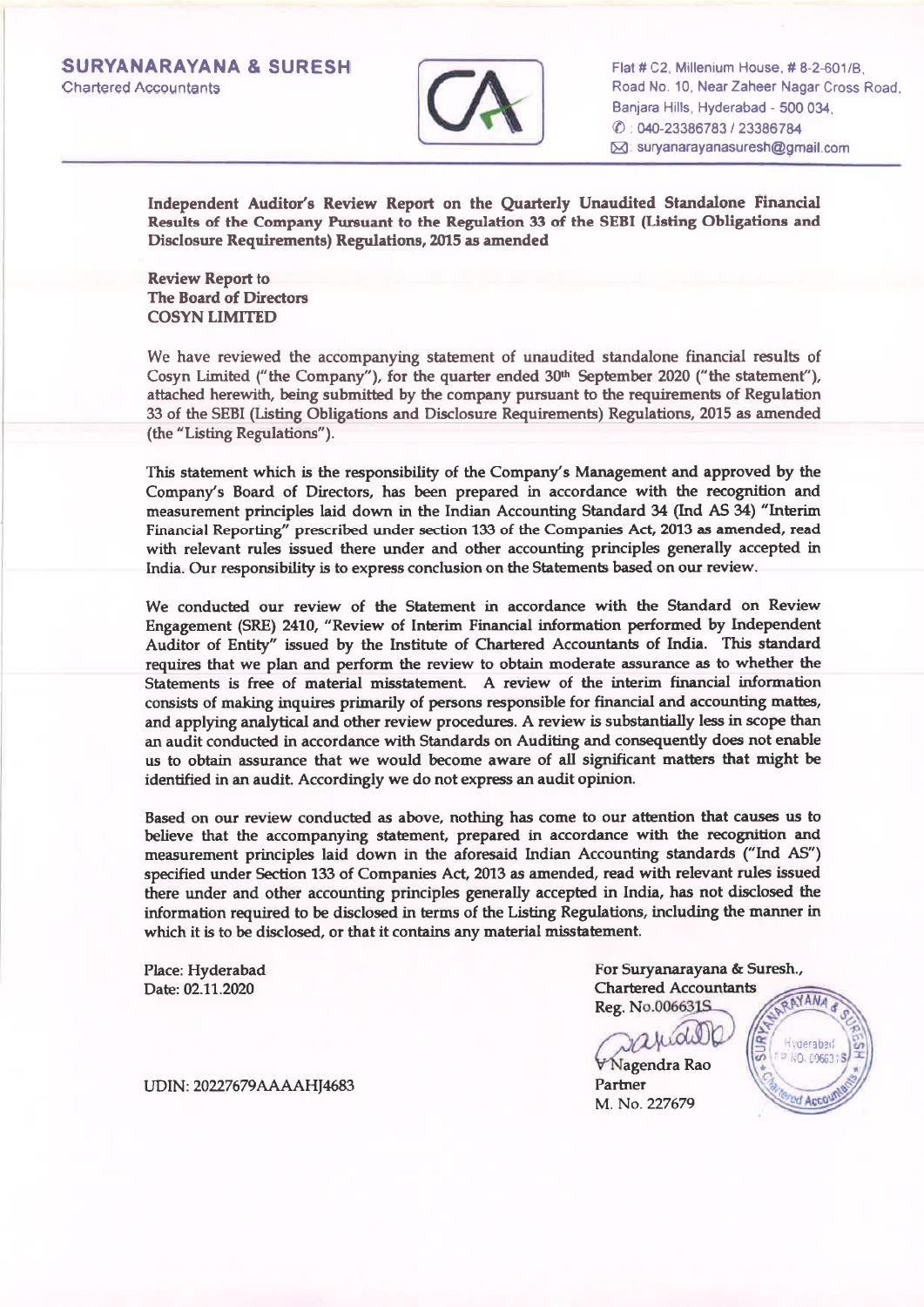

CONSOLIDATED STATEMENT OF ASSETS AND LIABILITIES

|                         |                                            |                  | (Rs. in lakhs) |
|-------------------------|--------------------------------------------|------------------|----------------|
|                         |                                            | As at            | As at          |
|                         | <b>Particulars</b>                         | 30.09.2020       | 31.03.2020     |
|                         |                                            | <b>Unaudited</b> | <b>Audited</b> |
| A                       | <b>ASSETS</b>                              |                  |                |
| 1                       | <b>Non-current Assets</b>                  |                  |                |
|                         | (a) Property, Plant and Equipment          | 346.44           | 406.04         |
|                         | (b) Capital Work in Progress               | 80.29            | 60.76          |
|                         | (c) Other Intangible Assets                | 226.00           | 287.75         |
|                         | (c) Financial Assets                       |                  |                |
|                         | (i) Investments                            | 8.11             | 8.10           |
|                         | (ii) Deposits                              | 357.55           | 353.75         |
|                         | (d) Deferred Tax Liabilities (Net)         |                  |                |
|                         | (e) Other Non-current Assets               | 0.60             | 0.26           |
|                         | <b>Sub-Total - Non-Current Assets</b>      | 1,018.99         | 1,116.67       |
| $\overline{2}$          | <b>Current Assets</b>                      |                  |                |
|                         | (a) Inventories                            | 184.58           | 398.97         |
|                         | (b) Financial Assets                       |                  |                |
|                         | (i) Trade Receivables                      | 1,704.30         | 1,716.57       |
|                         | (ii) Cash and Cash Equivalents             | 76.63            | 205.93         |
|                         | (iii) Other Bank Balances                  | 529.69           | 529.41         |
|                         | (c) Other Current Assets                   |                  |                |
|                         | (i) Short Term Loans and Advances          | 101.06           | 138.63         |
|                         | (ii) Other Current Assets                  | 11.81            | 16.43          |
|                         | (d) Current Tax Assets (Net)               | 96.85            | 65.03          |
|                         | <b>Sub-Total - Current Assets</b>          | 2,704.92         | 3,070.97       |
|                         | <b>TOTAL ASSETS</b>                        | 3,723.91         | 4,187.64       |
| B                       | <b>LIABILITIES</b>                         |                  |                |
| 1                       | <b>EQUITY</b>                              |                  |                |
|                         | (a) Equity Share Capital                   | 750.00           | 750.00         |
|                         | <b>OTHER EQUITY</b>                        |                  |                |
|                         | (a) Reserves & Surplus                     | 1910.43          | 1992.79        |
|                         | (b) Minority Interest                      | 19.66            | 22.82          |
|                         | Sub-Total - Share Holders Fund             | 2,680.09         | 2,765.61       |
| $\overline{\mathbf{2}}$ | <b>NON-CURRENT LIABILITIES</b>             |                  |                |
|                         | (a) Financial Liabilities                  |                  |                |
|                         | (i) Borrowings                             | 15.81            | 25.59          |
|                         | (ii) Deferred Tax Liabilities (Net)        | 35.30            | 23.14          |
|                         | <b>Sub-Total - Non-Current Liabilities</b> | 51.11            | 48.73          |
| $\overline{\mathbf{3}}$ | <b>CURRENT LIABILITIES</b>                 |                  |                |
|                         | (a) Financial Liabilities                  |                  |                |
|                         | (i) Short Term Borrowings                  |                  |                |
|                         | (ii) Trade Payables                        | 374.89           | 369.37         |
|                         | (b) Other Current Liabilities              | 617.82           | 1,003.93       |
|                         | <b>Sub-Total - Current Liabilities</b>     | 992.71           | 1,373.30       |
|                         | <b>TOTAL EQUITY AND LIABILITIES</b>        | 3,723.91         | 4,187.64       |

For and on behalf of Board of Directors

 $L17$ HYDERABAD  $\omega$ 

Ravi Vishnu **Managing Director** DIN: 01144902

Place: Hyderabad Date: 02.11.2020

### COSYN LIMITED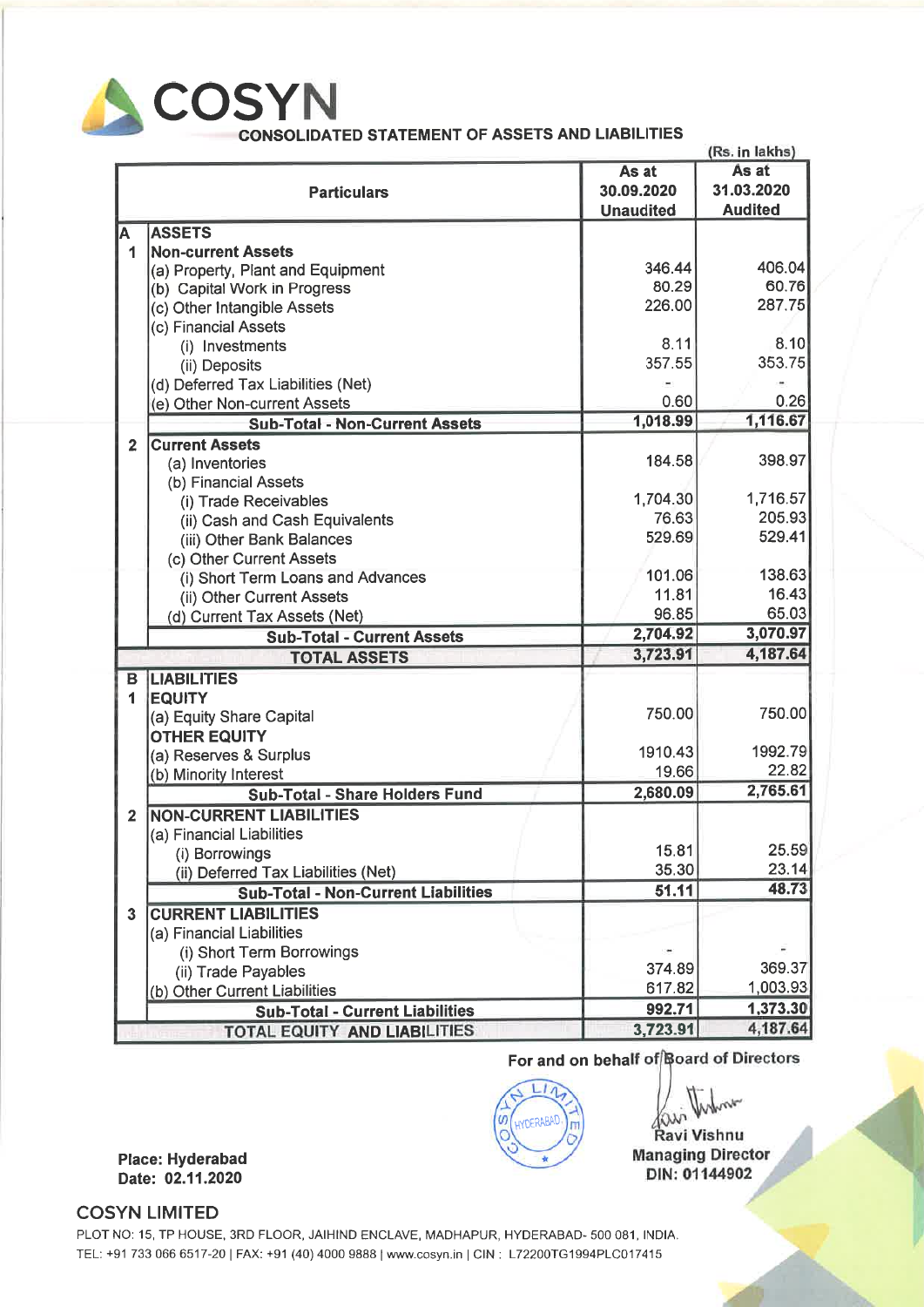

STATEMENT OF CONSOLIDATED UNAUDITED FINANCIAL RESULTS FOR THE QUARTER AND HALF YEAR ENDED 30TH SEPTEMBER, <sup>2020</sup>

|                         |                                                                                                          |                      |             |                                                        |                        |              | (Rupees in lakhs) |
|-------------------------|----------------------------------------------------------------------------------------------------------|----------------------|-------------|--------------------------------------------------------|------------------------|--------------|-------------------|
| S.No                    | <b>Particulars</b>                                                                                       | <b>Quarter Ended</b> |             |                                                        | <b>Half Year Ended</b> |              | Year<br>ended     |
|                         |                                                                                                          | 30.09.2020           |             | 30.06.2020 30.09.2019 30.09.2020 30.09.2019 31.03.2020 |                        |              |                   |
|                         |                                                                                                          |                      | (Unaudited) |                                                        |                        | (Unaudited)  | (Audited)         |
|                         | Revenue from Operations (Net)                                                                            | 658.77               | 687.30      | 860.36                                                 | 1,346.07               | 1,633.83     | 2,989.83          |
| п                       | Other Income                                                                                             | 6.49                 | 6.16        | 6.01                                                   | 12.65                  | 13.72        | 33.06             |
| ĨĨ                      | Total Income (I+II)                                                                                      | 665.26               | 693.46      | 866.37                                                 | 1,358.72               | 1,647.55     | 3,022.89          |
| $\overline{N}$          | <b>Expenses</b>                                                                                          |                      |             |                                                        |                        |              |                   |
|                         | a) Cost of materials consumed                                                                            | 20.08                | 20.03       | 24.57                                                  | 40.11                  | 47.18        | 92.01             |
|                         | b) Operating Expenses                                                                                    | 51-21                | 50.88       | 34.51                                                  | 102.09                 | 43.94        | 287.15            |
|                         | c) Change in Inventories of finished goods, work-in-<br>progress, and stock-in-trade                     | 102.54               | 111.72      | 5.75                                                   | 214.26                 | 6.91         | $-322.81$         |
|                         | d) Employee benefits expense                                                                             | 376.62               | 410.09      | 604.32                                                 | 786.71                 | 1,108.86     | 2,198.62          |
|                         | e) Finance costs                                                                                         | 5.13                 | 4.32        | 17.56                                                  | 9.45                   | 29.51        | 49.54             |
|                         | f) Depreciation & ammortisation expenses                                                                 | 68.20                | 68.40       | 76.49                                                  | 136.60                 | 149.92       | 308.88            |
|                         | g) Other expenses                                                                                        | 57.32                | 81.51       | 71.68                                                  | 138.83                 | 145.69       | 221.79            |
|                         | <b>Total Expenses</b>                                                                                    | 681.10               | 746.95      | 834.88                                                 | 1,428.05               | 1,532.01     | 2,835.18          |
| $\overline{\mathsf{V}}$ | <b>Profit/(Loss) before exceptional items and (III - IV)</b>                                             | (15.84)              | (53.49)     | 31.49                                                  | (69.33)                | 115.54       | 187.71            |
| <b>VI</b>               | <b>Exceptional items</b>                                                                                 |                      |             | 0.00                                                   |                        | 0.00         | 0.00              |
| VII                     | Profit/(Loss) before tax (V - VI)                                                                        | (15.84)              | (53.49)     | 31.49                                                  | (69.33)                | 115.54       | 187.71            |
| VIII                    | Tax expense                                                                                              |                      |             |                                                        |                        |              |                   |
|                         | a) Current Tax                                                                                           |                      |             | 12.03                                                  |                        | 38.55        | 63.48             |
|                         | b) Deferred Tax Liability / (Asset)                                                                      | (5.70)               | 17.86       | (6.07)                                                 | 12.16                  | 24.02        | (14.10)           |
|                         | <b>Total Tax Expense (VIII)</b>                                                                          | (5.70)               | 17.86       | 5.96                                                   | 12.16                  | 62.57        | 49.38             |
| IX.                     | Profit/(Loss) for the period (VII-VIII)                                                                  | (10.14)              | (71.35)     | 25.53                                                  | (81.49)                | 52.97        | 138.33            |
| $\mathsf{x}$            | Other Comprehensive Income                                                                               |                      |             |                                                        |                        |              |                   |
|                         | a) items that will not be reclassified to Profit or Loss, Re-<br>measurement of the defined obligations. | 0.00                 | 0.00        | 0.00                                                   | 0.00                   | 0.00         | 0.00              |
|                         | b) items that will be reclassified to Profit or Loss                                                     | 0.00                 | 0.00        | 0.00                                                   | 0.00                   | 0.00         | 0.00              |
| X                       | Total Comprehensive Income for the Period (IX-X)<br>Net Profit attributable to:                          | (10.14)              | (71.35)     | 25.53                                                  | (81.49)                | 52.97        | 138.33            |
|                         | Owners                                                                                                   |                      |             |                                                        |                        |              |                   |
|                         | Non controlling Interest                                                                                 | (1.53)               | (1.62)      | (2.02)                                                 | (3.15)                 | (3.93)       | (8.45)            |
|                         | Net Profit after Tax and Minority Interest                                                               | (8.61)               | (69.73)     | 27.55                                                  | (78.34)                | <b>56.90</b> | 146.78            |
| XII                     | Paid-up equity share capital                                                                             | 750.00               | 750.00      | 750.00                                                 | 750.00                 | 750,00       | 750.00            |
|                         | (Face value of Rs 10/- per share)                                                                        |                      |             |                                                        |                        |              |                   |
| XIII                    | Earnings/(Loss) per share (of Rs 10/-each) (not annualised)                                              |                      |             |                                                        |                        |              |                   |
|                         | a) Basic                                                                                                 | (0.11)               | (0.93)      | 0.37                                                   | (1.04)                 | 0.76         | 1.96              |
|                         | b) Diluted                                                                                               | (0.11)               | (0.93)      | 0.37                                                   | (1.04)                 | 0.76         | 1.96              |

Notes to the Consolidated Financial Results:

<sup>1</sup> The above Consolidated Financial Results for the Quarter ended 30th September,2020 have been reviewed and recommended by the Audit Committee and has been approved by the Board of Directors of the Company at their meeting held on 02nd November, 2020.

2 The Results for the quarter ended 30th September, 2020 were subject to limited review by Statutory Auditors.

<sup>3</sup> The Company is engaged in providing lnfonnation Technology Services which in the context of Ind AS 108, operating segmen<sup>t</sup> specified Under Section <sup>133</sup> of the Companies Act,2013 is considered as <sup>a</sup> single business segment.

<sup>4</sup> The disruption caused by Covid-19 pandemic had impacted the projects on hand. As <sup>a</sup> result of which the Company has seen <sup>a</sup> drop in revenues which is likely to continue till normality is restored.

<sup>5</sup> Previous year figures are regrouped and reclassified wherever necessary.

For and on behalf of Board of Directors <sup>6</sup> While calculating the expected credit loss, debtors excluding the amount for which realisation is certain and have been realised in subsequent period is considered

Place: Hyderabad Date: 02.11.2020

#### COSYN LIMITED

Ravi Vishnu

Managing Director DIN: 01144902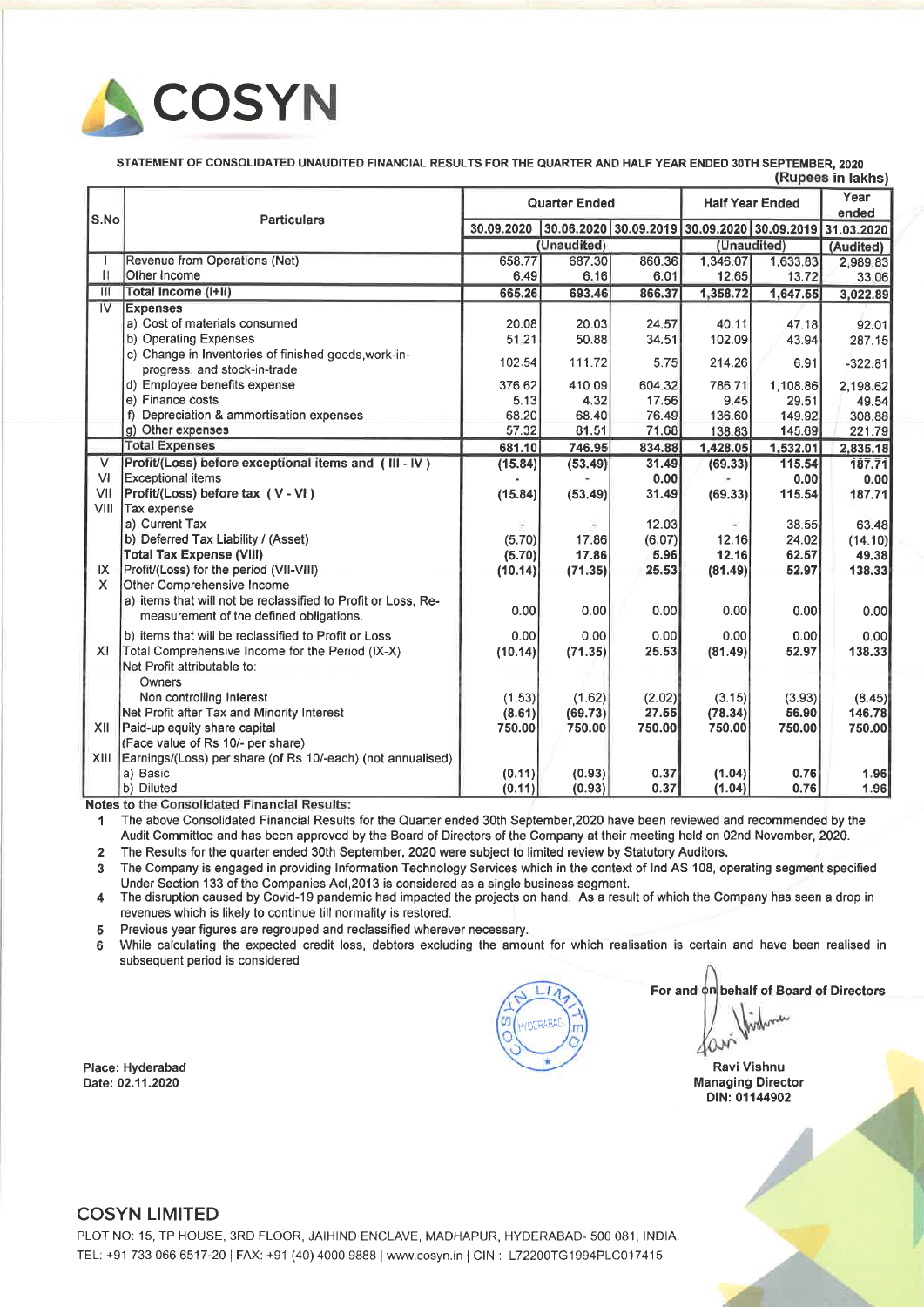

Consolidated Cash Flow Statement for the Half Year ended 30th September, <sup>2020</sup>

|                        | (Amount in Rs)                                         |                   |                  |  |  |
|------------------------|--------------------------------------------------------|-------------------|------------------|--|--|
|                        |                                                        | For the Half year | For the year     |  |  |
| SI <sub>No</sub>       | <b>Particulars</b>                                     | ended             | ended            |  |  |
|                        |                                                        | 30.09.2020        | 31.03.2020       |  |  |
| A                      | <b>Cash Flows from operating activities :</b>          |                   |                  |  |  |
|                        | <b>Profit Before Tax</b>                               | (69, 33, 660)     | 1,87,70,627      |  |  |
|                        | Add: Depreciation                                      | 1,36,59,692       | 3,08,88,516      |  |  |
|                        | <b>Add: Finance Costs</b>                              | 7,78,426          | 47,78,627        |  |  |
|                        | Add: Provision for doubtful debts                      | 4,29,930          | (28, 69, 511)    |  |  |
|                        | Less : Comprehensive Expenses                          | (4,02,128)        |                  |  |  |
|                        | Less: Interest Income received                         | (12, 64, 727)     | (32, 77, 586)    |  |  |
|                        | Operating Profit before working capital changes        | 62,67,531         | 4,82,90,673      |  |  |
|                        | Adjustment for (increase)/decrease in operating assets |                   |                  |  |  |
|                        | <b>Trade Receivables</b>                               | 7,96,444          | 3,53,22,495      |  |  |
|                        | Inventories                                            | 2,14,38,634       | (3, 22, 39, 034) |  |  |
|                        | <b>Other Non Current Financial Assets</b>              | (3,79,758)        | (24, 69, 301)    |  |  |
|                        | <b>Other Non Current Assets</b>                        | (33, 997)         | 2,54,931         |  |  |
|                        | <b>Other Current Assets</b>                            | 42,19,202         | (67, 90, 942)    |  |  |
|                        | <b>Trade Payables</b>                                  | 5,52,668          | 1,02,62,521      |  |  |
|                        | <b>Other Current Liabilities</b>                       | (3,86,10,608)     | 37,69,163        |  |  |
|                        | <b>Changes in Prepaid Taxes</b>                        | (31, 82, 686)     | (15, 39, 946)    |  |  |
|                        |                                                        | (1,52,00,099)     | 65,69,887        |  |  |
|                        | <b>Cash Generated From Operations</b>                  | (89, 32, 569)     | 5,48,60,560      |  |  |
|                        | Less: Income Tax Paid                                  |                   | 63,48,341        |  |  |
|                        | Net cash from operating activities " A "               | (89, 32, 569)     | 4,85,12,219      |  |  |
| в                      | <b>Cash Flows from Investing activities:</b>           |                   |                  |  |  |
|                        | <b>Purchase of Fixed Assets</b>                        | (34, 77, 701)     | (1,82,08,626)    |  |  |
|                        | Interest Income received                               | 12,64,727         | 32,77,586        |  |  |
|                        | <b>Fixed Deposits</b>                                  |                   |                  |  |  |
|                        | Margin Money Deposits/(Realisation)                    | (28, 025)         | (26,07,728)      |  |  |
|                        | Investment                                             | O                 |                  |  |  |
|                        | Net cash utilised in investing activities "B"          | (22, 40, 999)     | (1, 75, 38, 768) |  |  |
| C                      | <b>Cash Flows from Financing Activities:</b>           |                   |                  |  |  |
|                        | Proceeds from long term borrowings -                   | (9,78,477)        | (1, 23, 45, 231) |  |  |
|                        | (Net of payments)                                      |                   |                  |  |  |
|                        | Proceeds from Short term borrowings -                  |                   |                  |  |  |
|                        | (Net of payments)                                      |                   |                  |  |  |
|                        | Interest on Long Term Borrowings                       | (7, 78, 426)      | (47, 78, 627)    |  |  |
|                        | Cash Paid for Dividends & Dividend Tax                 |                   | (45, 20, 952)    |  |  |
|                        | Net Cash used in Financing Activities " C "            | (17, 56, 903)     | (2, 16, 44, 810) |  |  |
|                        | Net (Decrease) / Increase in Cash and Cash Equivalents | (1, 29, 30, 471)  | 93,28,641        |  |  |
|                        | $(A+B+C)$                                              |                   |                  |  |  |
|                        | Cash and Cash Equivalents at the beginning             | 2,05,93,137       | 1,12,64,495      |  |  |
|                        | Cash and Cash Equivalents at the end                   | 76,62,668         | 2,05,93,137      |  |  |
|                        | For and on behalf of Board of Directors                |                   |                  |  |  |
| Ø,<br><b>HYDERABAD</b> |                                                        |                   |                  |  |  |

Ravi Vishnu

,./

Place: Hyderabad **Managing Director Managing Director Date: 02-11-2020** DIN : 01144902

## COSYN LIMITED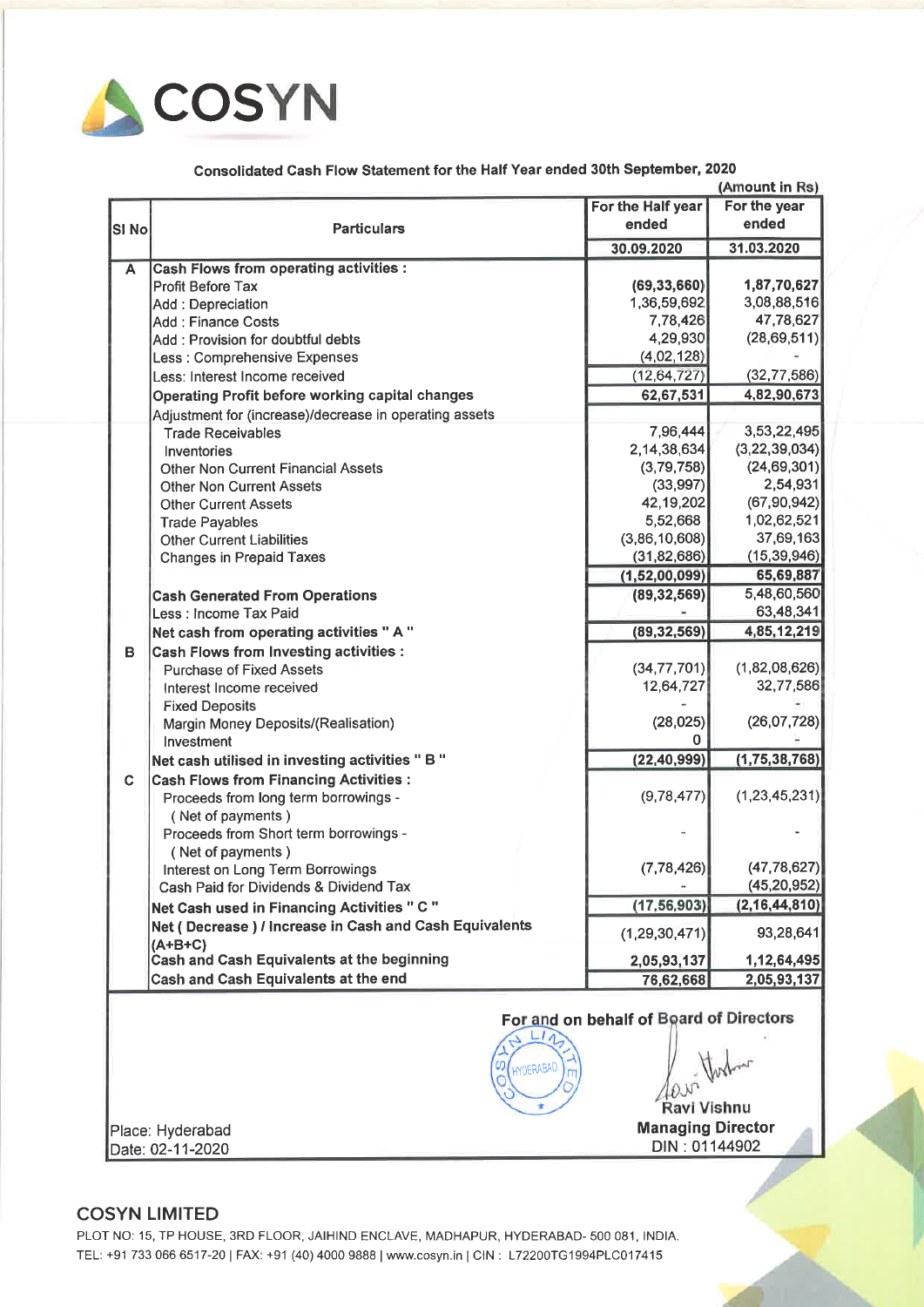SURYANARAYANA & SURESH **Chartered Accountants** 



Flat # C2, Millenium House, # 8-2-601/B, Road No. 10. Near Zaheer Nagar Cross Road, Banjara Hills. Hyderabad - <sup>500</sup> 034. (l) : 040-23386783 <sup>I</sup> <sup>23386784</sup> IBJ: suryanarayanasuresh@gmail.com

# Independent Auditor's Review Report on review of Interim Consolidated Financial Results

To the Board of Directors of Cosyn Limited

1. We have reviewed the accompanying Statement of Unaudited Consolidated Financial results of Cosyn Limited ("the Parent") and its subsidiaries (the Parent and its subsidiaries together referred to as "the Group") for the submitted by the parent pursuant to the requirement of Regulation 33 of the SEBI (Listing Obligations and Disclosure Requirements) Regulations, 2015, as amended.

2. This statement is the responsibility of the Parent's Management and has been approved by the Parent's Board of Directors, has been prepared in accordance with the recognition and measurement principles laid down in Indi

3. We conducted our review of the Statement in accordance with the Standard on Review Engagement (SRE) 2410, *Review of Interim Financial information performed by the Independent Auditor of the Entity,* issued by Institute substantially less in scope than an audit conducted in accordance with Standards on Auditing significant matters that might be identified in an audit. Accordingly, we do not express an audit opinion.

We also performed procedures in accordance with the circular issued by the SEBI under Regulation 33 (8) of the SEBI (Listing Obligations and Disclosure Requirements) Regulations, 2015, as amended, to the extent applicable.

4. The Statement includes the result of the following subsidiaries

a. M/s. Cosyn LLC b. M/s. WellToDesk Inc